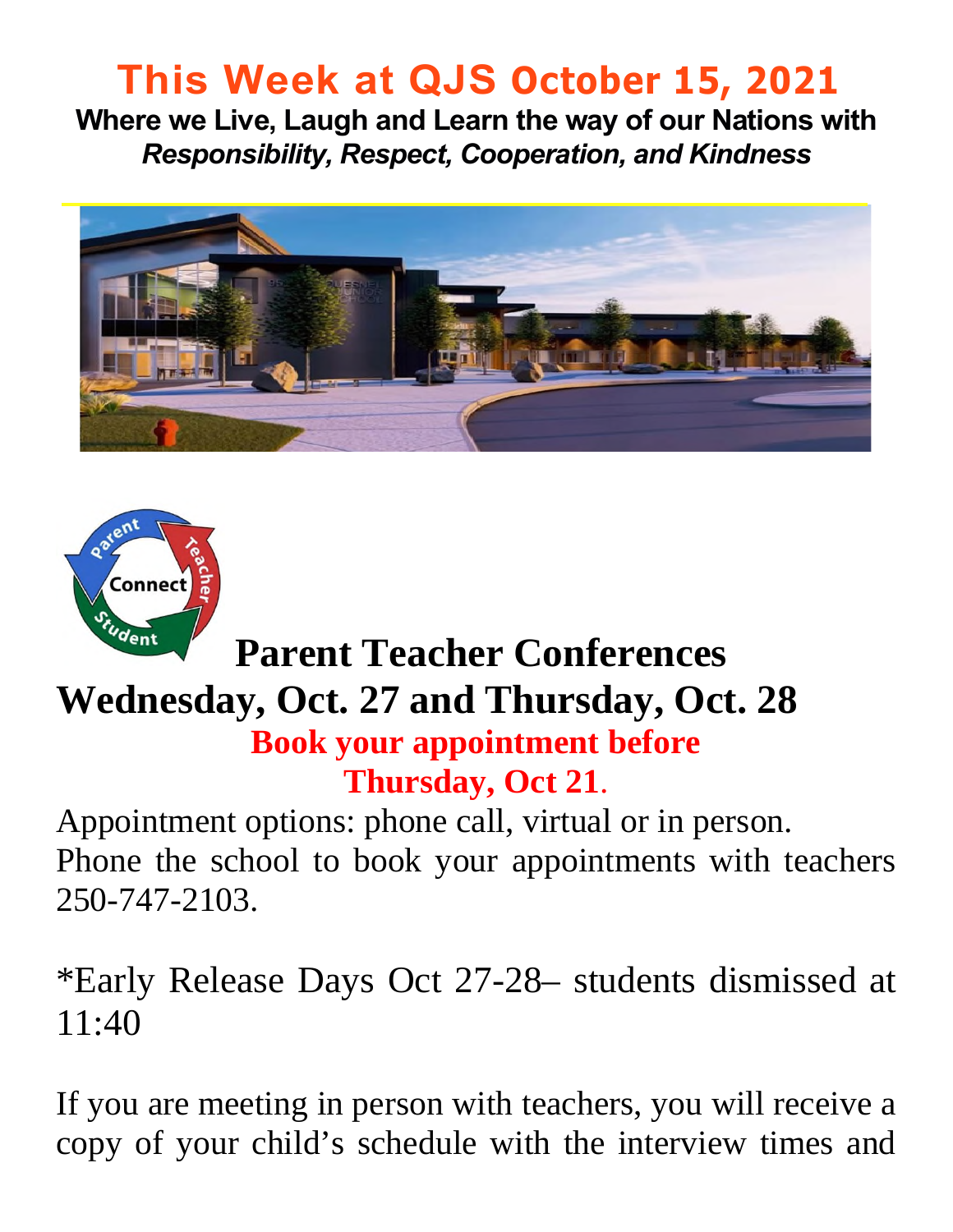locations on it the week of the Early Release days.

When you arrive for your interview, please enter at North entrance (near the construction), sign in, sanitize and have a mask (we can provide one for you if you need one).

We will have staff at the main doors to welcome you and provide directions so you know where to go for your appointments.



# **Employment Opportunity:**

**Noon Hour Supervisor Position** 

**Like to spend time with young people? Want to be part of making our school a great place to be? Would you like to join our QJS Team? Interested?** 

**Contact Trish Simpson 250-255-6057, or call QJS 250-747-2103.**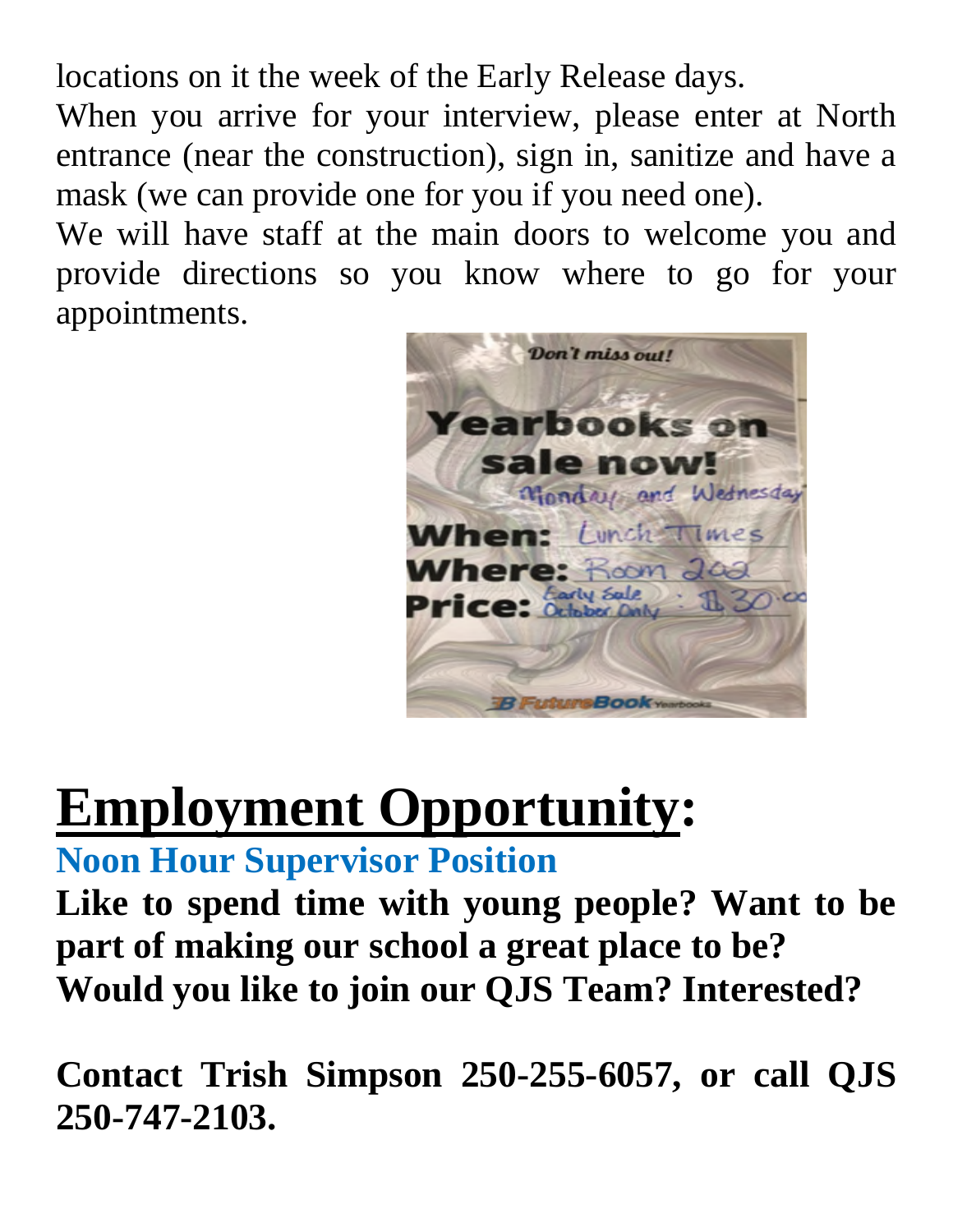

**Indigenous Voices and Allies Leadership Group Meets weekly on Tuesdays at lunch in Port 5. If you are interested in becoming a part of this group feel free to pop in next week.**

# **Student Voice Group:**

**Students making a difference for Students New members welcome. Sign up at the office. Next meeting date: Thursday, October 21 (A block)** 

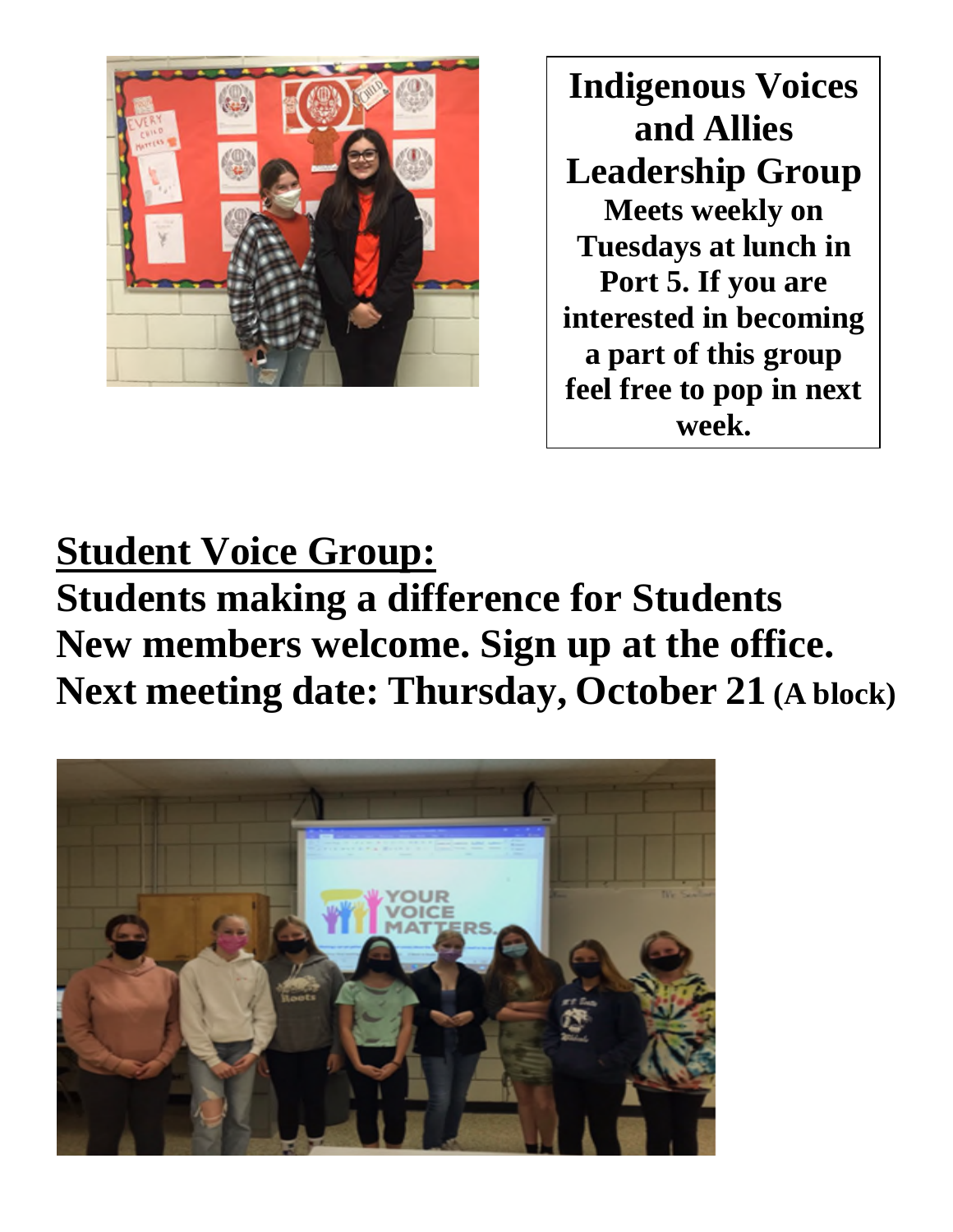#### **PAC UPDATE: Next meeting Tuesday, Nov. 12th 7:00**

#### **2021-2022 Executive:**

**Melissa Pollock- President Kellie Olsen- Vice President Melissa Gonzales- Secretary \_\_\_\_\_\_\_\_\_\_\_\_\_\_\_\_\_\_\_- Treasurer** 



**All parents/guardians are members of PAC and are welcome to attend the meetings.** 

**The group usually meets once/month for approx. 1 hour.** 

**To get more information you can visit the QJS Parent Advisory Council Facebook Page [https://www.facebook.com/QJS-Parent-Advisory-Council-PAC-](https://www.facebook.com/QJS-Parent-Advisory-Council-PAC-107601454861758)[107601454861758](https://www.facebook.com/QJS-Parent-Advisory-Council-PAC-107601454861758)** 

**School Apparel: Clothing items for purchase, go [www.idealembroidery.ca](http://www.idealembroidery.ca/) to the "CUSTOM SHOP" tab** 

**Username: Idealshop Password: qjs2021**

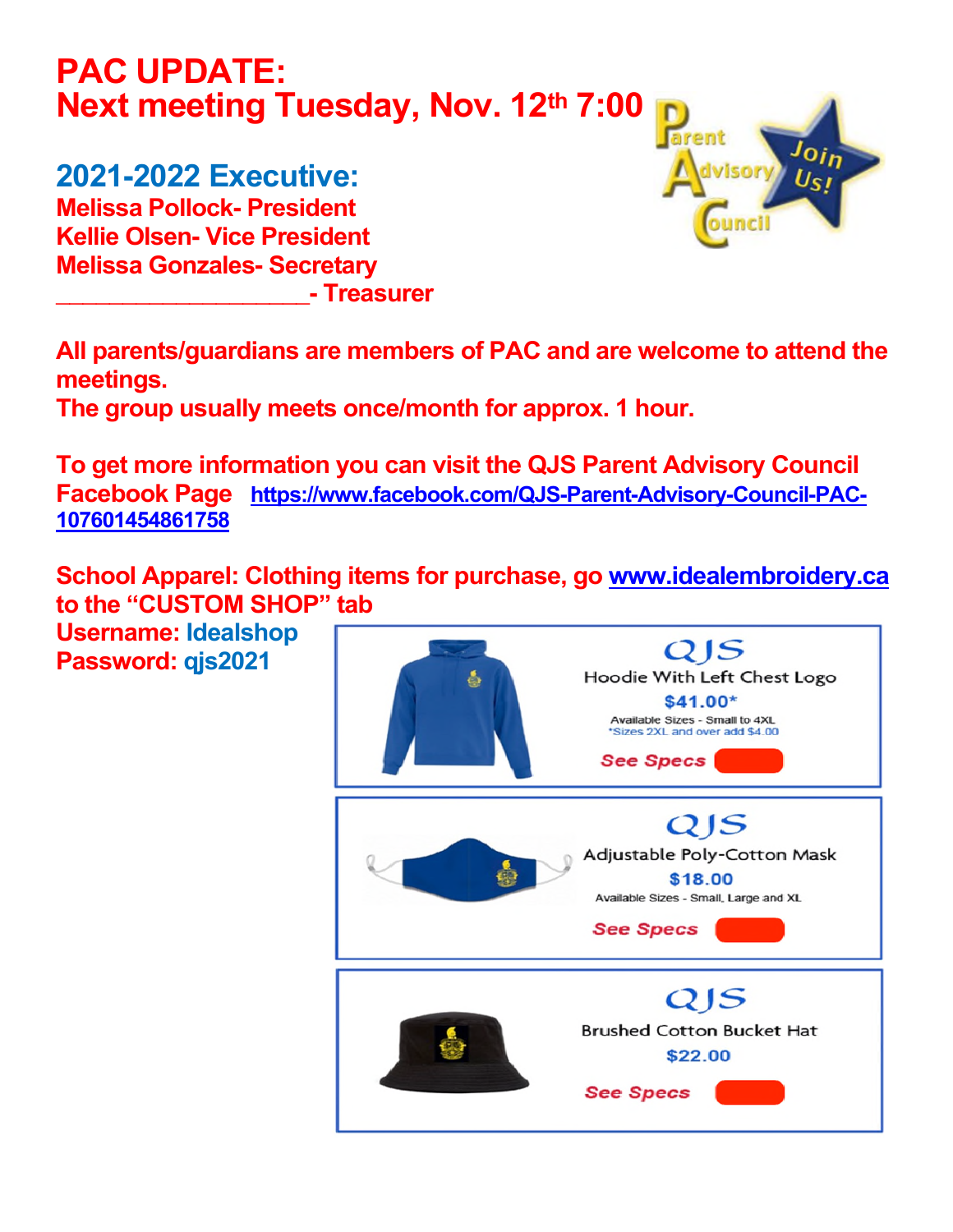

Nuts & Scents Free School



#### **Expected Behaviours For Students:**

**Schools have a responsibility to work with students and families to create safe, caring learning environments. Therefore, students are expected to know and follow the behaviours outlined in the District #28 and QJS Codes of Conduct. (In Student and Parent Handbooks located on our Quesnel Junior School website** *Quesnel Junior School - Home* **(sd28.bc.ca) )** 



**Reminder that your child should bring a mask to wear on the bus and at school.**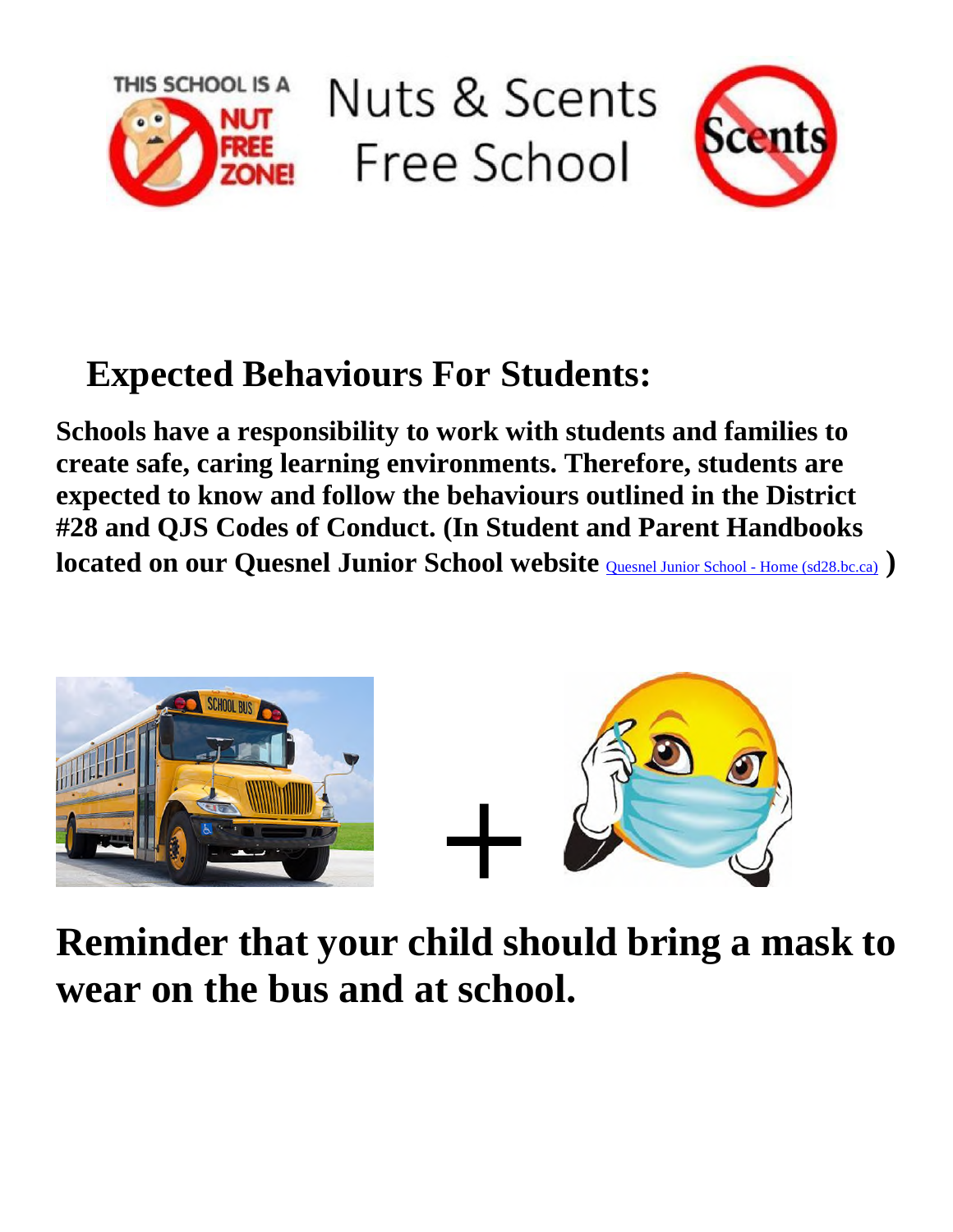# **LUNCH ACTIVITIES:**

**Mon/Wed/Fri - Gym open Tues: Indigenous Voice Leadership Group - Port 5 Wed: Rainbow Club - Room 201 Fri: Board and Card Games – Room 306** 

# **LUNCH: Cafeteria Opening Soon… Watch for upcoming information for what might be available to purchase from our new vendor.**

## **Ordering food to be delivered?**

**NOT at this time. With the amount of illness in our community we are trying to limit the number of outside contacts with students at school. Please send your child with a lunch or they may pick up something to eat (join the lunch program) on the stage.** 

#### **Upcoming Events:**

- October 19 Photo Retake Day
- October 22 Professional Development Day (no school for students)

October 27 & 28 – Early Release Days,

dismissal 11:45, for Parent Teacher Interviews

October 30 - Monster Dash: Big Brothers,

 Big Sisters Fundraiser Community Run-Walk-Jog (see poster below)

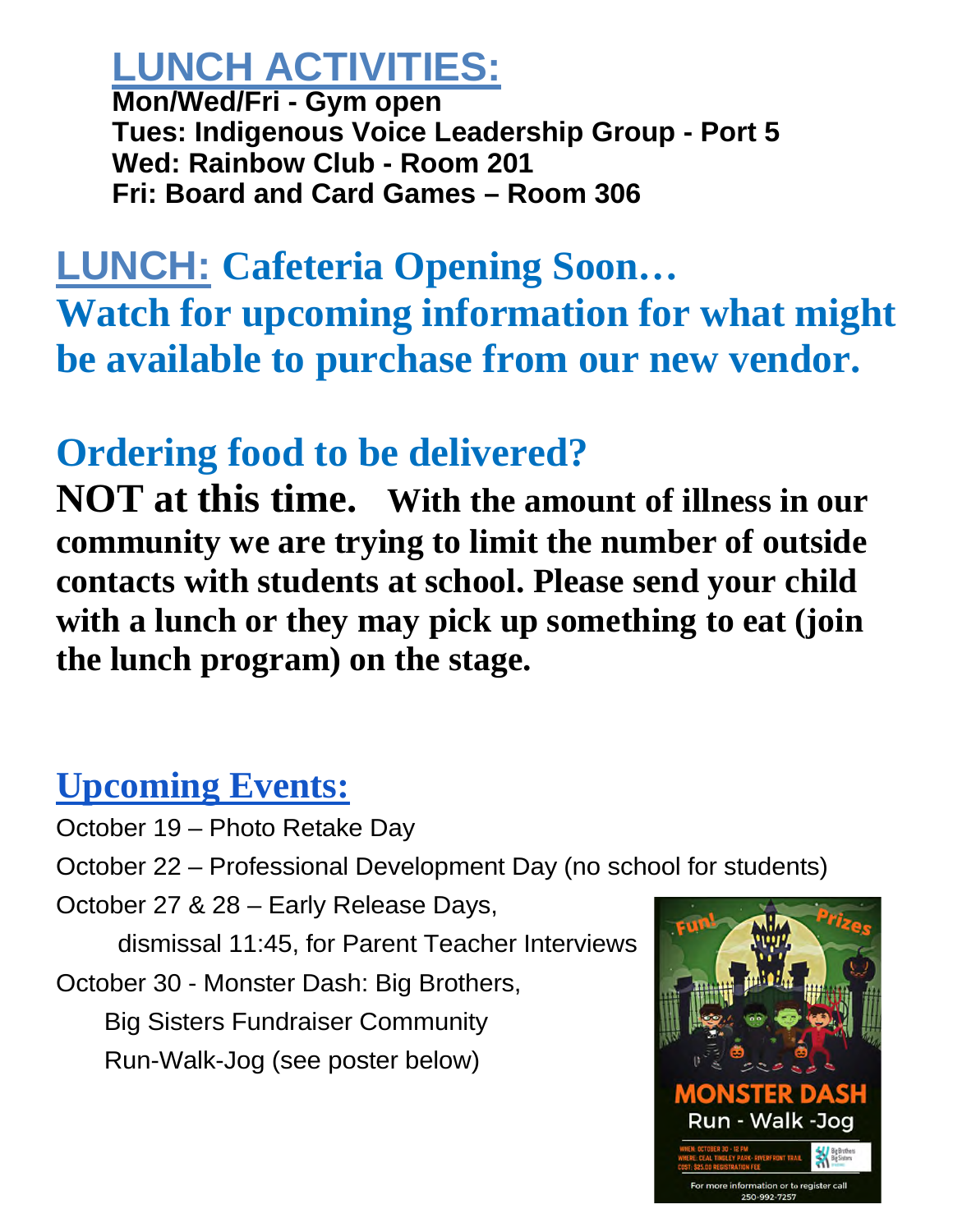

#### **NEW: IN THE PARENT'S CORNER Information for Parents**

*\*here we post some links and information we hope you find helpful* 

#### **Resolving Problems and Conflict at QJS**

*What do we do when there is a problem between students? The goal is to help students communicate with each other to ensure problems are resolved. These students may be in the same graduation class and will likely be together in the same school for the next 4-5 years. There is good reason to come to resolution so students can be comfortable together.* 

# **CONFLICT RESOLUTION STEPS**

- **1- Students try to work it out peacefully on their own (successful, good work).**
- **2- Problem still happening? Let family know, let us know. We will chat separately with students involved and help them talk with each other in a respectful, peaceful manner to come to agreements.**
- **3- Problem still happening? Let family know, let us know. Facilitated mediation with counselor and/or Principals. Create plans for moving forward peacefully. If plans are broken, discipline may be necessary. The goal is to help students communicate with each other to ensure problems are resolved.**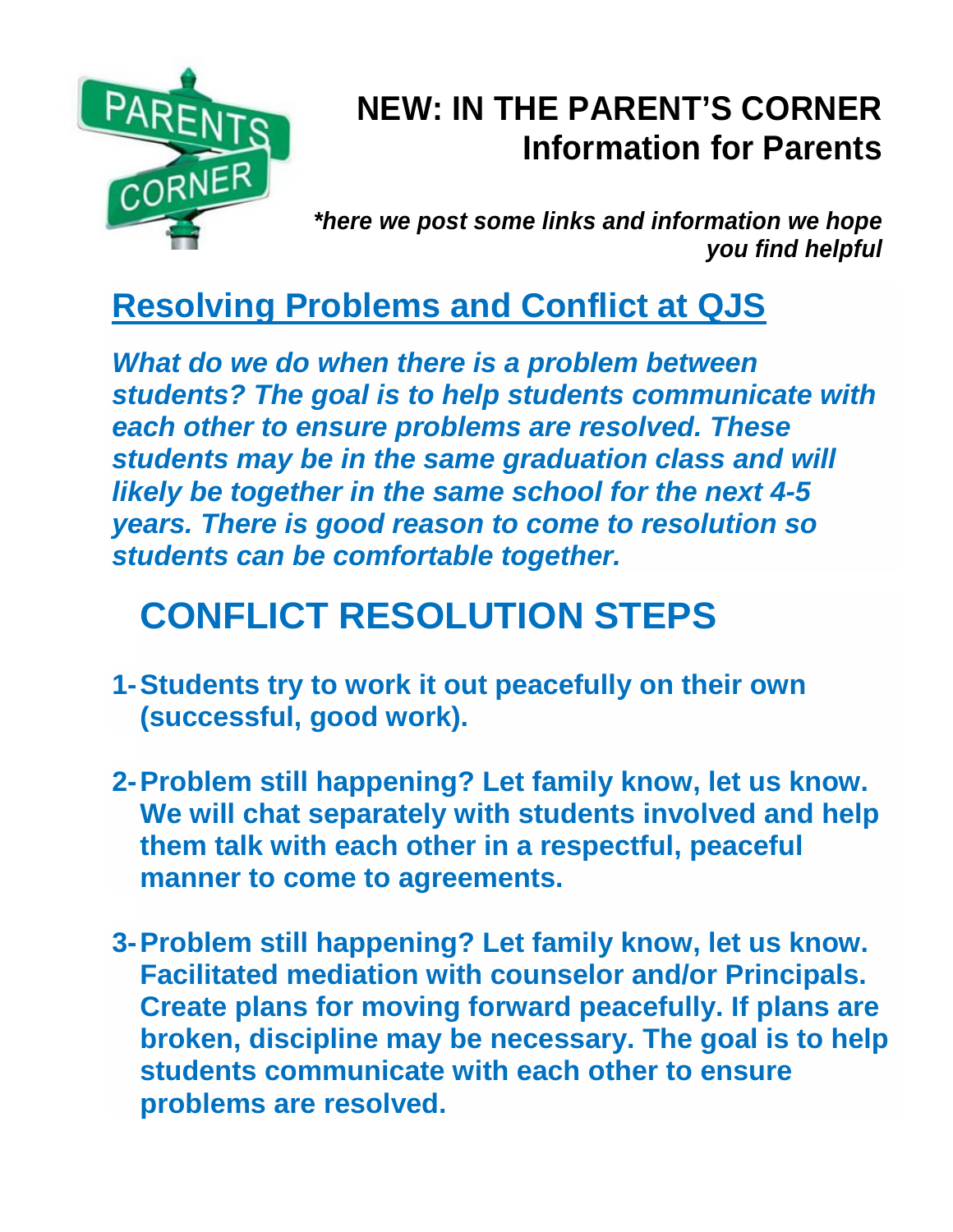## **What's Going On In Classes? Check it out… Drama Tech mini-sets**





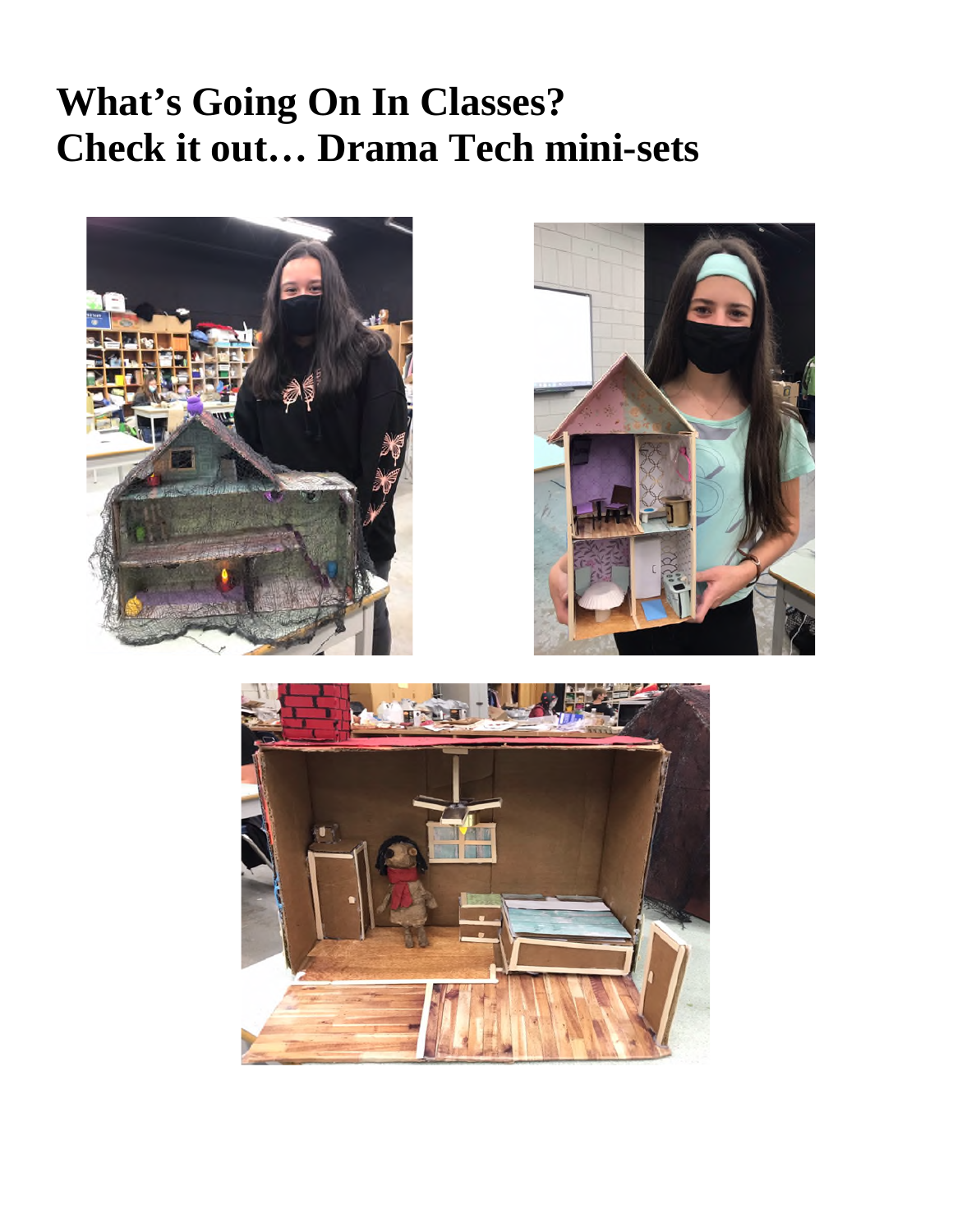# **Art Class in Action**



## **Japanese Painting**



## **Vintage Vinyl**



 **Wood Burning Art 9**